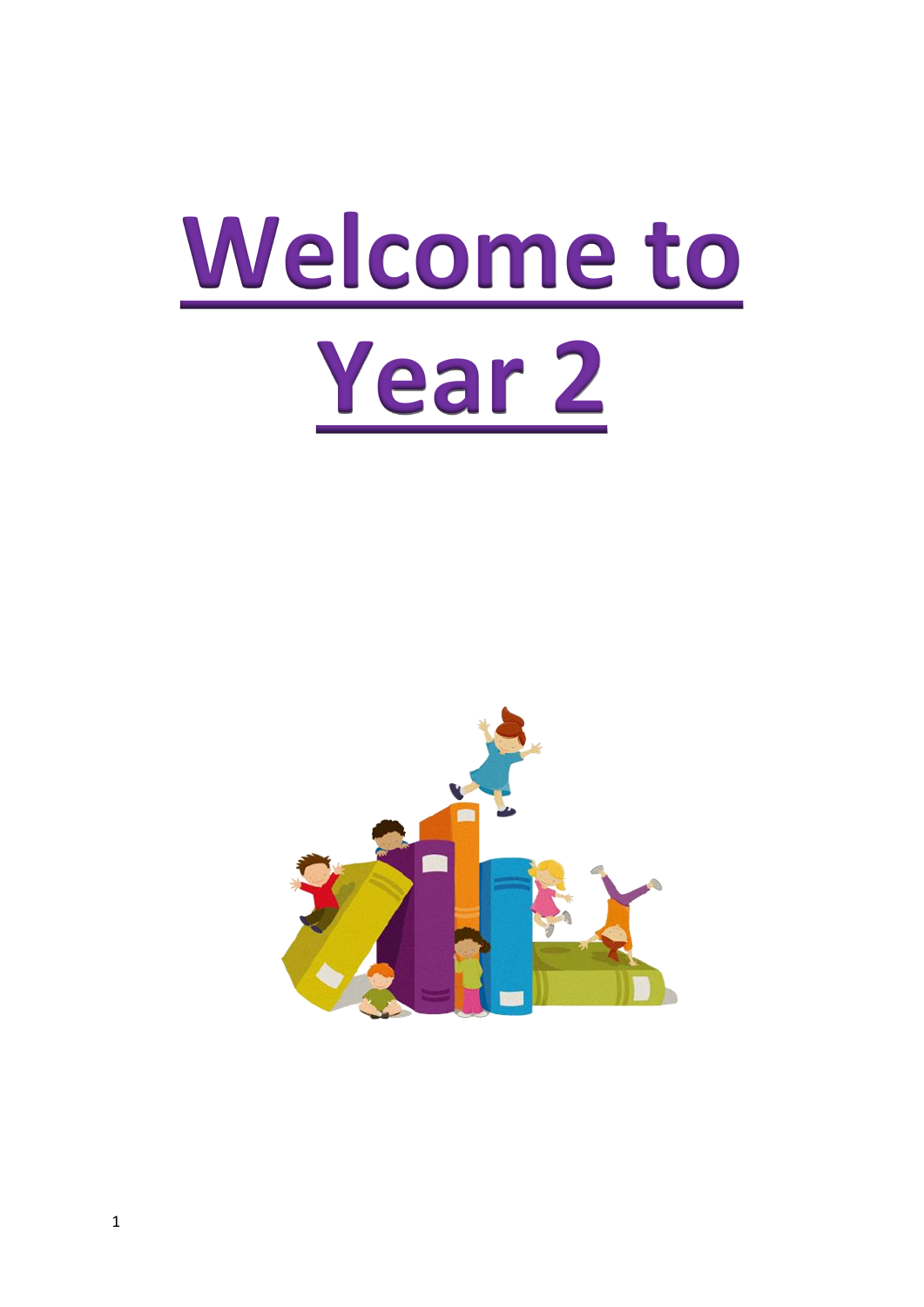# **Year 2 – What to expect?**

- Continue the National Curriculum related assessments begun by the Year One teachers.
- This is a 'can do' curriculum and we gather evidence through the children's independent work End of Key Stage tasks in Maths/Reading (Quizzes).
- Kept low key to prevent children/adults becoming anxious.
- You will receive the results with the annual report.
- The test results **do not determine** the final judgement. It is a very small part of the assessment process.
- We assess them in a variety of ways so PLEASE DO NOT WORRY, as it does not define your child! It is more important for your child to enjoy learning and to improve.

# **What are the expected standards?**

- The terminology used:
	- On/Not on track to meet expectations
	- Age Related Expectations:
	- (Working towards/at/at greater depth)

Teachers use the standards to assess whether children are on track or not on track to meet age related expectations.

They will either be:

- o Working towards the expected standard
- o Working at the expected standard
- o Working at greater depth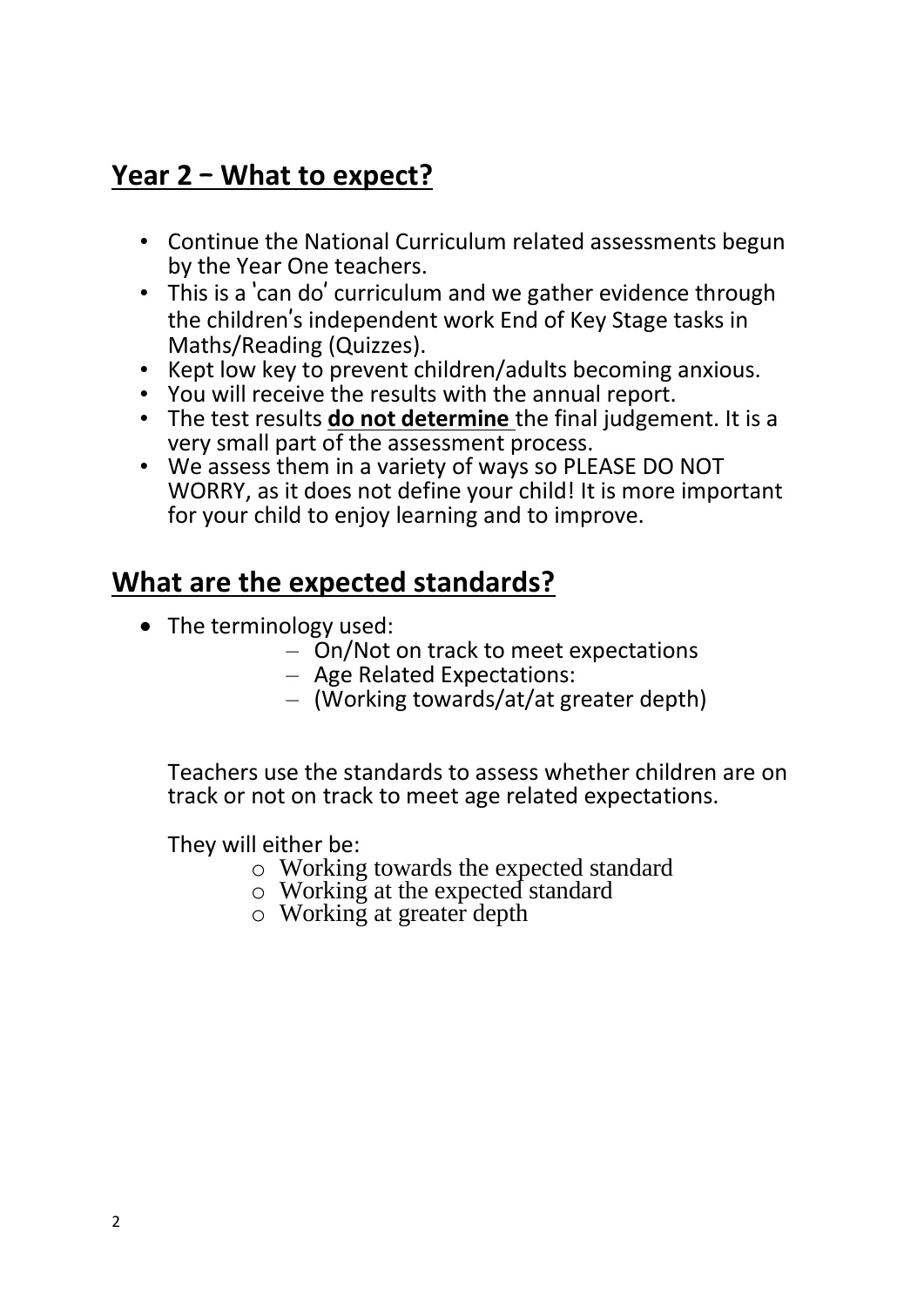# **Reading standards**

### **Working towards the expected standard**

The pupil can:

- read accurately by blending the sounds in words that contain the common graphemes for all 40+ phonemes\*
- read accurately some words of two or more syllables that contain the same grapheme-phoneme correspondences (GPCs)\*
- read many common exception words\*

In a book closely matched to the GPCs as above, the pupil can:

- read aloud many words quickly and accurately without overt sounding and blending
- · sound out many unfamiliar words accurately
- In a familiar book that is read to them, the pupil can:
- answer questions in discussion with the teacher and make simple inferences

#### **Working at the expected standard**

The pupil can:

- read accurately most words of two or more syllables
- read most words containing common suffixes\*
- read most common exception words\*

In age-appropriate<sup>1</sup> books, the pupil can:

- read most words accurately without overt sounding and blending, and sufficiently fluently to allow them to focus on their understanding rather than on decoding individual words<sup>2</sup>
- sound out most unfamiliar words accurately, without undue hesitation

In a book that they can already read fluently, the pupil can:

- check it makes sense to them, correcting any inaccurate reading
- answer questions and make some inferences
- explain what has happened so far in what they have read

#### **Working at greater depth**

The pupil can, in a book they are reading independently:

- make inferences
- make a plausible prediction about what might happen on the basis of what has been read so far
- make links between the book they are reading and other books they have read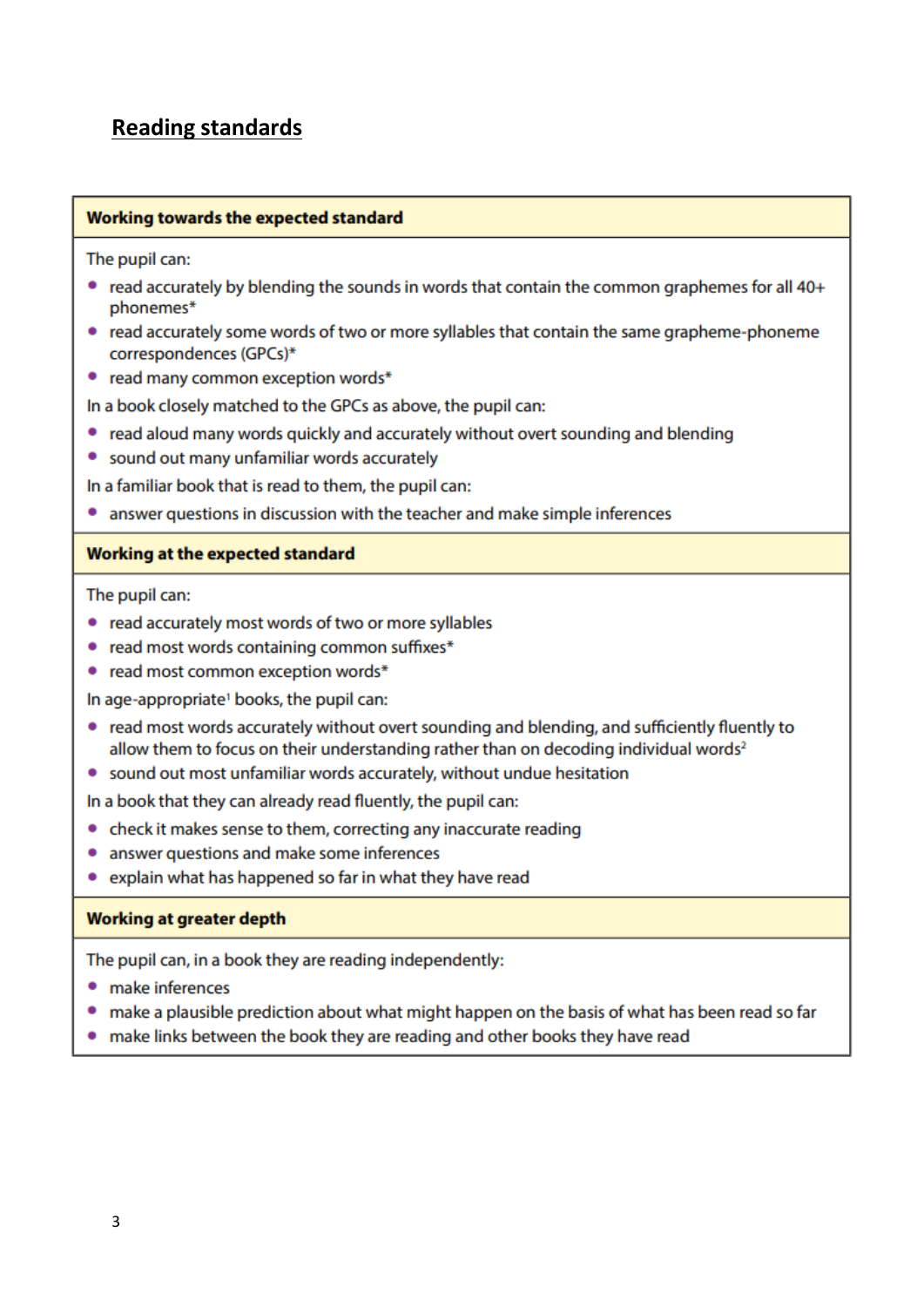## **Writing Standards**

### **Working towards the expected standard**

The pupil can, after discussion with the teacher:

- write sentences that are sequenced to form a short narrative (real or fictional)
- demarcate some sentences with capital letters and full stops
- segment spoken words into phonemes and represent these by graphemes, spelling some words correctly and making phonically-plausible attempts at others
- spell some common exception words\*
- form lower-case letters in the correct direction, starting and finishing in the right place
- form lower-case letters of the correct size relative to one another in some of their writing
- use spacing between words.

#### **Working at the expected standard**

The pupil can, after discussion with the teacher:

- write simple, coherent narratives about personal experiences and those of others (real or fictional)
- write about real events, recording these simply and clearly
- demarcate most sentences in their writing with capital letters and full stops, and use question marks correctly when required
- use present and past tense mostly correctly and consistently
- use co-ordination (e.g. or / and / but) and some subordination (e.g. when / if / that / because) to join clauses
- segment spoken words into phonemes and represent these by graphemes, spelling many of these words correctly and making phonically-plausible attempts at others
- spell many common exception words\*
- form capital letters and digits of the correct size, orientation and relationship to one another and to lower-case letters
- use spacing between words that reflects the size of the letters.

### **Working at greater depth**

The pupil can, after discussion with the teacher:

- write effectively and coherently for different purposes, drawing on their reading to inform the vocabulary and grammar of their writing
- make simple additions, revisions and proof-reading corrections to their own writing
- use the punctuation taught at key stage 1 mostly correctly^
- spell most common exception words\*
- add suffixes to spell most words correctly in their writing (e.g. -ment. -ness. -ful.  $-$ less,  $-$ lv $)^*$
- use the diagonal and horizontal strokes needed to join some letters.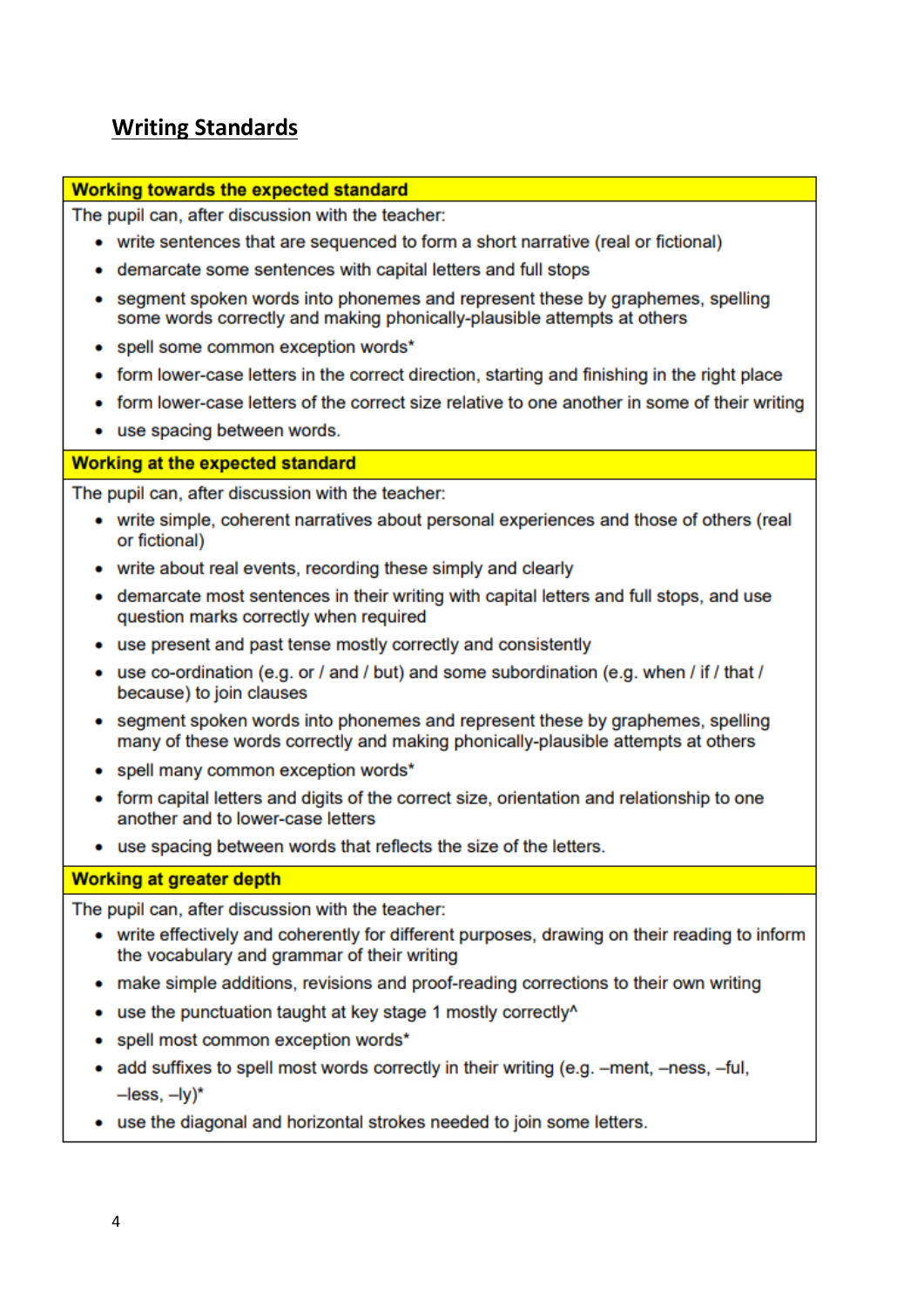Example of a 'Working At' piece of writing:

### **Piece E: Description**

My dragon is a fire dragon. his breth can make cars sisel like dinamite. Isxyou make him angry, he will breath tings of fire at you. Wen when whe flys; he lights up the Sky like the Sun be flive in the center of the Sun when the goso goes to sleep the fire insthe Sun goeSout. He can turn things to Stone, make people catch fire and make things explode. He can allso turn any ting into food of When he gets angry he Will thou your Ch the Sun!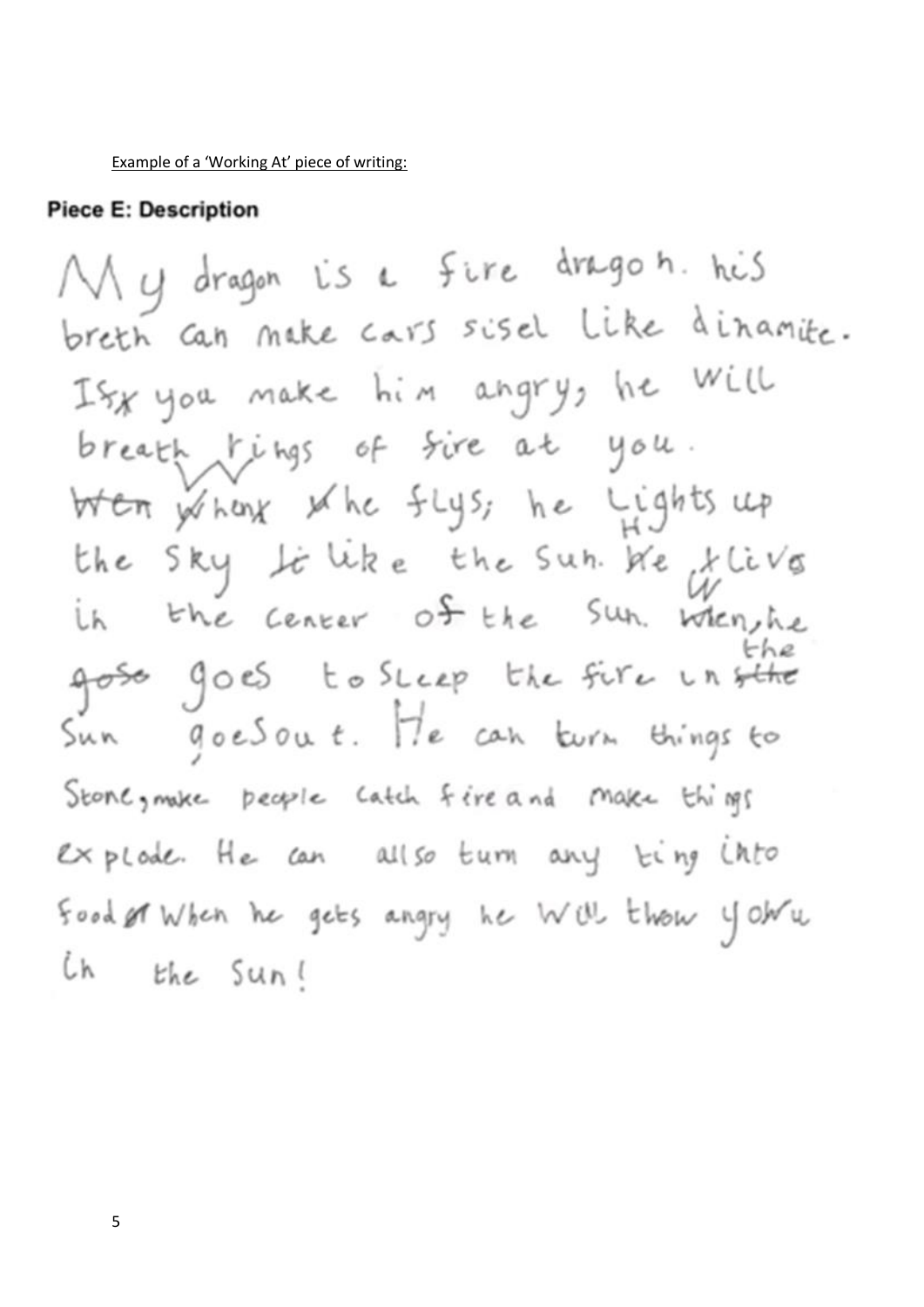### **Piece G: Recount**

Yesterday use went to bishops Mood to look soi mini-beasses. First we had a snack. Next We went into the woods. Vicki gave us a mira It was Nerry Scarry because it was like you were walking in the sty! Then we had to gide our friends to a true After that we had a sincky pointform parriy Mine Mas discussing. Finaly it was linch time! A stor lunch we were pond diping our group Sound a next. Last of all we sorted out animals. Finally it was home time.

Le krip was great! my favrite part of the day was idenafing the trees.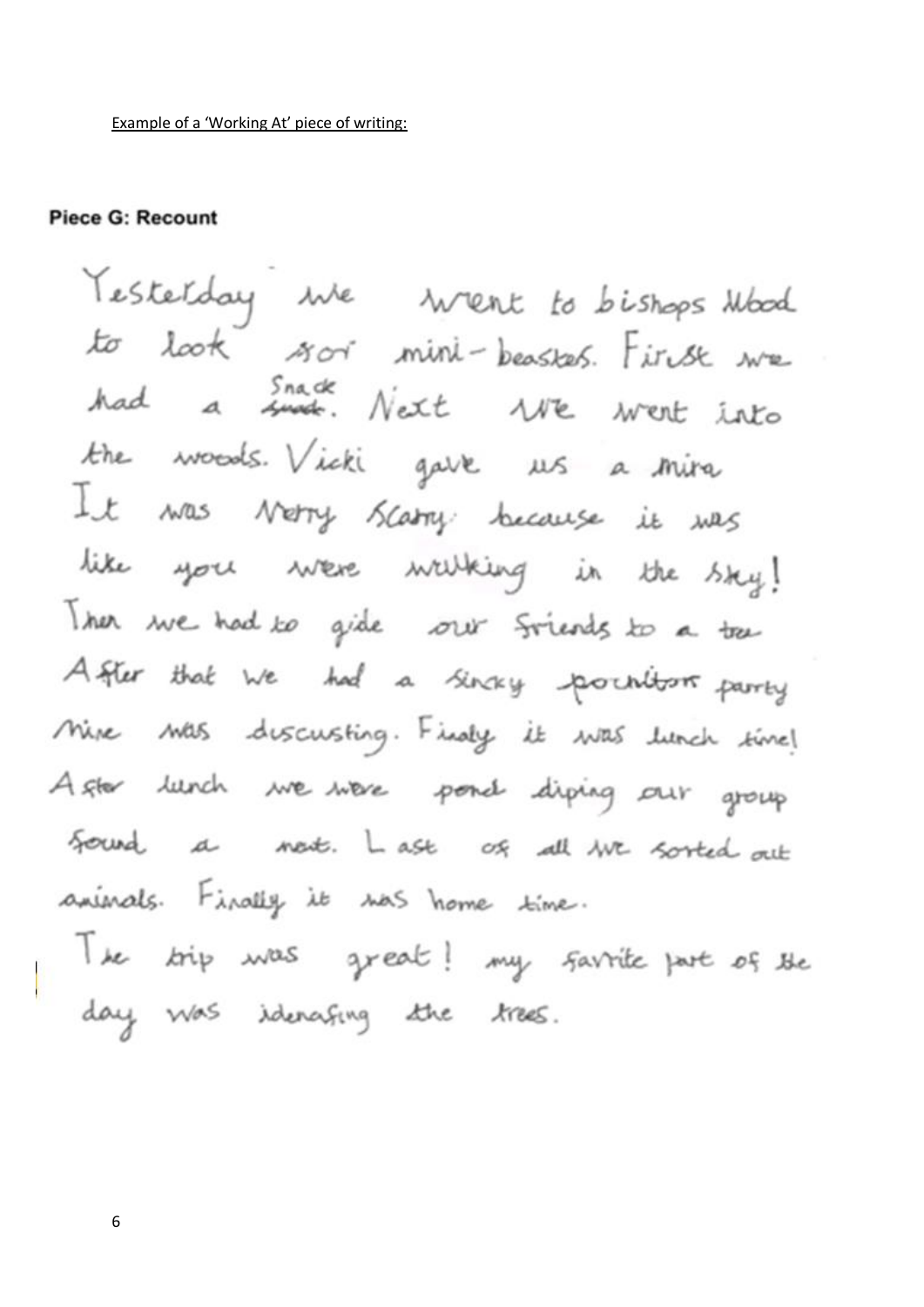## **Maths Standards**

#### Working towards the expected standard

The pupil can:

- read and write numbers in numerals up to 100
- partition a two-digit number into tens and ones to demonstrate an understanding of place value, though they may use structured resources<sup>1</sup> to support them
- add and subtract two-digit numbers and ones, and two-digit numbers and tens, where no regrouping is required, explaining their method verbally, in pictures or using apparatus (e.g.  $23 +$  $5; 46 + 20; 16 - 5; 88 - 30$
- recall at least four of the six<sup>2</sup> number bonds for 10 and reason about associated facts (e.g.  $6 + 4 = 10$ , therefore  $4 + 6 = 10$  and  $10 - 6 = 4$ )
- count in twos, fives and tens from 0 and use this to solve problems
- know the value of different coins
- name some common 2-D and 3-D shapes from a group of shapes or from pictures of the shapes and describe some of their properties (e.g. triangles, rectangles, squares, circles, cuboids, cubes, pyramids and spheres).

<sup>1</sup> For example, base 10 apparatus.

<sup>2</sup> Key number bonds to 10 are: 0+10, 1 + 9, 2 + 8, 3 + 7, 4 + 6, 5 + 5.

#### Working at the expected standard

The pupil can:

- read scales\* in divisions of ones, twos, fives and tens
- partition any two-digit number into different combinations of tens and ones, explaining their thinking verbally, in pictures or using apparatus
- add and subtract any 2 two-digit numbers using an efficient strategy, explaining their method verbally, in pictures or using apparatus (e.g.  $48 + 35$ ;  $72 - 17$ )
- recall all number bonds to and within 10 and use these to reason with and calculate bonds to and within 20, recognising other associated additive relationships (e.g. If  $7 + 3 = 10$  then  $17 + 3 = 20$ ; if  $7-3 = 4$  then  $17-3 = 14$ ; leading to if  $14 + 3 = 17$ , then  $3 + 14 = 17$ ,  $17 - 14 = 3$  and  $17 - 3 = 14$ )
- recall multiplication and division facts for 2, 5 and 10 and use them to solve simple problems, demonstrating an understanding of commutativity as necessary
- identify  $\frac{1}{4}$ ,  $\frac{1}{2}$ ,  $\frac{2}{3}$ ,  $\frac{3}{2}$ , of a number or shape, and know that all parts must be equal parts of the whole
- use different coins to make the same amount
- read the time on a clock to the nearest 15 minutes
- name and describe properties of 2-D and 3-D shapes, including number of sides, vertices, edges, faces and lines of symmetry.

#### **Working at greater depth**

The pupil can:

- read scales\* where not all numbers on the scale are given and estimate points in between
- recall and use multiplication and division facts for 2, 5 and 10 and make deductions outside known multiplication facts
- use reasoning about numbers and relationships to solve more complex problems and explain their thinking (e.g. 29 + 17 = 15 + 4 +  $\Box$ ; 'together Jack and Sam have £14. Jack has £2 more than Sam. How much money does Sam have?' etc)
- solve unfamiliar word problems that involve more than one step (e.g. 'which has the most biscuits, 4 packets of biscuits with 5 in each packet or 3 packets of biscuits with 10 in each packet?')
- read the time on a clock to the nearest 5 minutes
- describe similarities and differences of 2-D and 3-D shapes, using their properties (e.g. that two different 2-D shapes both have only one line of symmetry; that a cube and a cuboid have the same number of edges, faces and vertices, but different dimensions).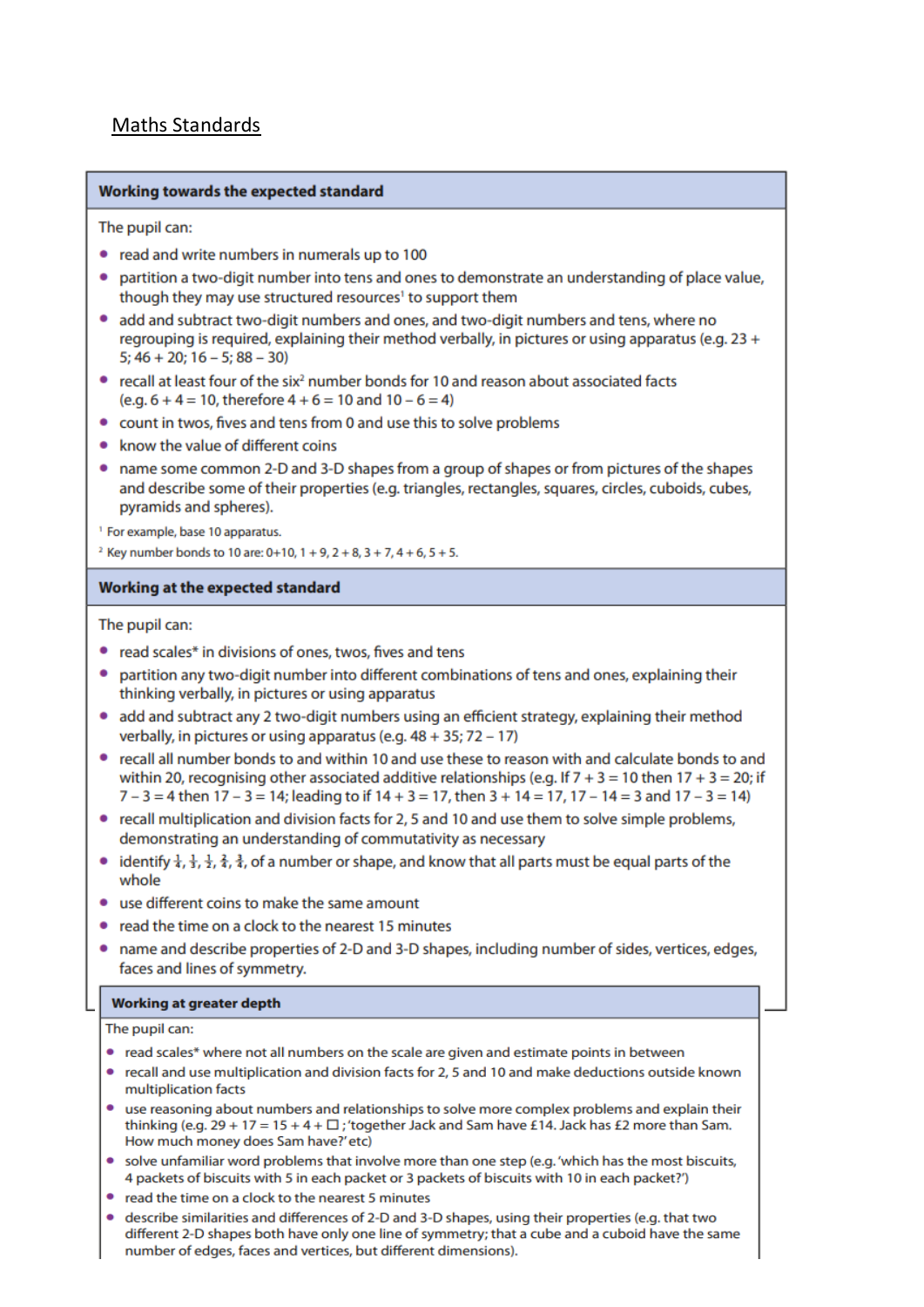# **How will we meet the learning needs for your child?**

- We have worked very closely with the Year 1 Team to ensure we know the knowledge and skills your child has acquired in Year 1 and their 'Next Steps' to work in Year 2.
- Don't worry if your child is not at the expected standard or you feel they could work above the expected standard.
- Our job is to make sure that the work is differentiated so that regardless of your child's attainment, they are still able to be successful in their learning every day that we have them in Year 2!
- We want them to be happy and enjoy learning and we will strive to make sure they make progress from whatever point they start in Year 2. We want them and you to feel that they are getting better at things and achieving success!